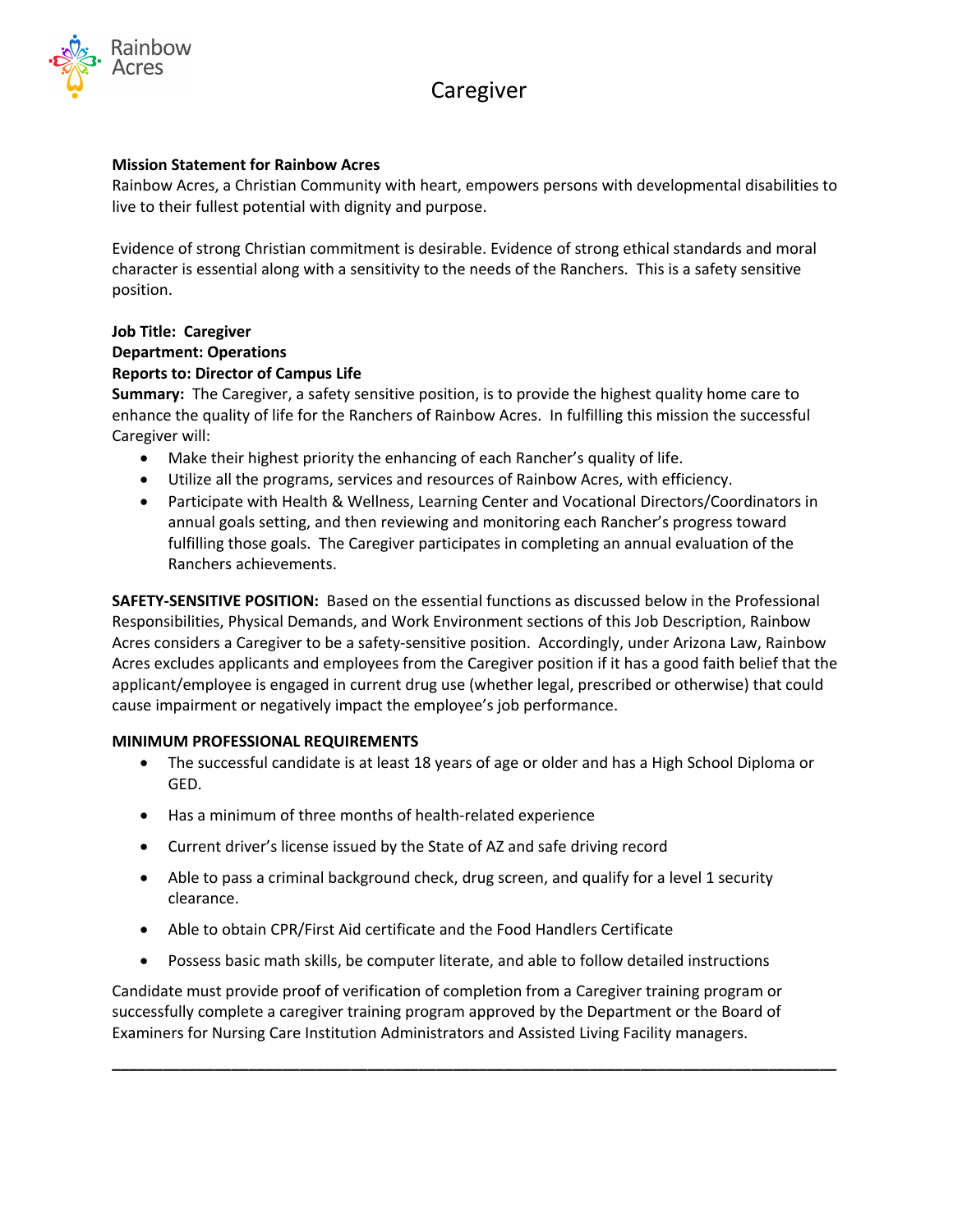

#### **PROFESSIONAL RESPONSIBILITIES**

- Uphold the personnel policies and Corporate Compliance Plan, the mission and vision of Rainbow Acres to facilitate a quality Christian community on Rainbow Acres for the benefit of the Ranchers
- Empower Ranchers to achieve their highest potential by assisting the Ranchers to:
	- o Develop and reinforce good daily hygiene.
	- o Develop and reinforce good daily living skills including: laundry, house cleaning, nutrition, food preparation, and menu planning.
	- o Develop and reinforce good money management skills.
	- o Develop and reinforce good manners and behavior.
	- o Develop and reinforce good communication.
	- o Develop and reinforce honesty, trust, and responsibility in relationships.
	- o Reinforce "living by the Golden Rule".
	- o Encourage and reinforce a Rancher's ability to draw on "spiritual resources" to overcome the barriers that confront them
	- $\circ$  Encourage daily participation in physical exercise, athletic training and social activities
	- o Encourage and assist Ranchers to achieve personal goals in the Learning Center, the Vocational Center, and in social relationships
- Create a home environment where the Ranchers honor and respect the following:
	- o Their peers among the Ranchers
	- o Rules of good conduct in the home, on work crews and in public
	- o The consequences of personal responsibility for their actions
	- $\circ$  Guidance and direction of Caregivers, Staff and others in positions of authority
	- $\circ$  A clean and safe house: On a weekly basis, complete or help Ranchers with the changing of all bed linens, vacuuming carpets, mopping floors, cleaning refrigerator, doing laundry, shopping for Rancher's household needs
- Meal Duties:
	- o Provide a balanced, nutritious breakfast
	- o Make sure Ranchers are at lunch
	- $\circ$  Prepare and serve dinner as instructed by the kitchen utilize menu as provided
	- Provide care for the Ranchers as follows:
		- o Protect Ranchers Rights
		- $\circ$  Provide incontinent care as required, including, but not limited to assistance with shower, applying incontinent barrier cream, change clothing and bedding
		- o Maintain accurate Medication records, administer medications as prescribed; be attentive to potential side effects and appropriately report
		- o Take Ranchers to scheduled medical and dental appointments
		- $\circ$  Review basic emergency responses: medical and fire, including exit routes from the house and when and how to dial "911"
		- $\circ$  Report any and all accidents and/or injuries by completing the proper incident forms
		- o Report any changes in eating habits
		- $\circ$  Report any emotional changes noticed (i.e. moodiness, depression, aggressive behavior, etc.) as well as any physical changes such as bruises, cuts, rashes, etc.
		- $\circ$  Address and report any inappropriate behaviors by coaching, providing guidance and counseling. Note: physical restraints, medical restraints, screaming, profanity and humiliation are not acceptable and will not be tolerated